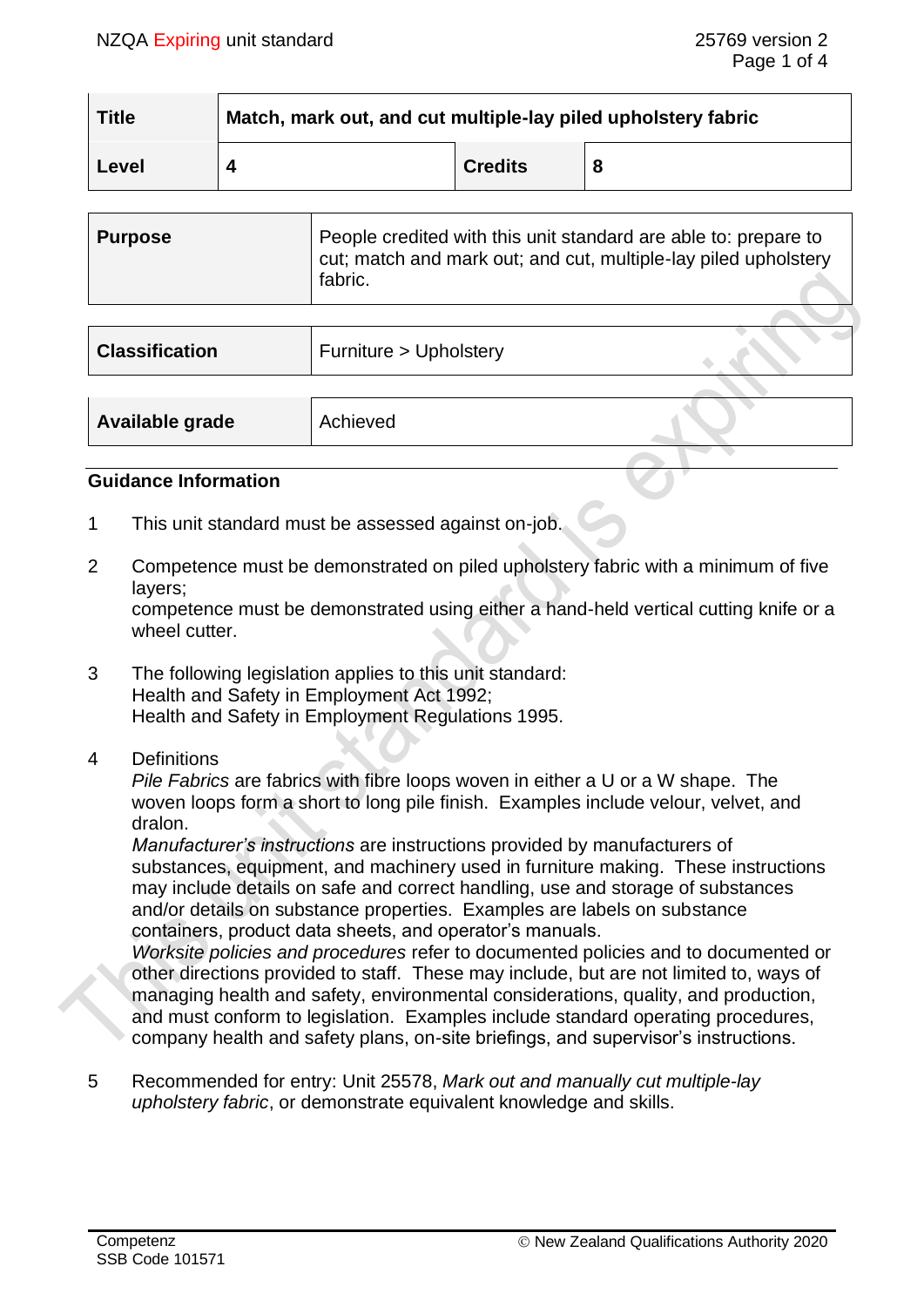# **Outcomes and performance criteria**

## **Outcome 1**

Prepare to cut multiple-lay piled upholstery fabric.

## **Performance criteria**

1.1 Job specifications are obtained and explained in accordance with worksite policies and procedures.

Range fabric, template, number of items, cutting plan, tolerances.

1.2 Equipment for job is selected and confirmed to be in working order in accordance with worksite policies and procedures.

> Range markers, ruler, straight edges, cutting tools, templates, weights and/or skewers.

1.3 Fabric is selected in accordance with job specifications.

## **Outcome 2**

Match and mark out multiple-lay piled upholstery fabric.

#### **Performance criteria**

- 2.1 Top lay is rolled out in accordance with worksite policies and procedures.
- 2.2 Template is placed on fabric to ensure layout of cutting plan meets job specifications.

Range minimise waste, pile direction, fabric defects.

- 2.3 Fabric meterage is calculated in accordance with number of lays, and fabric availability checked.
- 2.4 Marker is used to mark out the fabric and label fabric panels in accordance with job specifications.

Range clear line, line up with template, tolerances.

2.5 Remaining layers are rolled out, cut to length, and stacked on top of each other in accordance with job specifications.

Range flat, even salvages, usage recorded.

2.6 Top lay is placed on top of remaining layers and weighted or pinned to minimise movement during cutting.

Range flat, even salvages.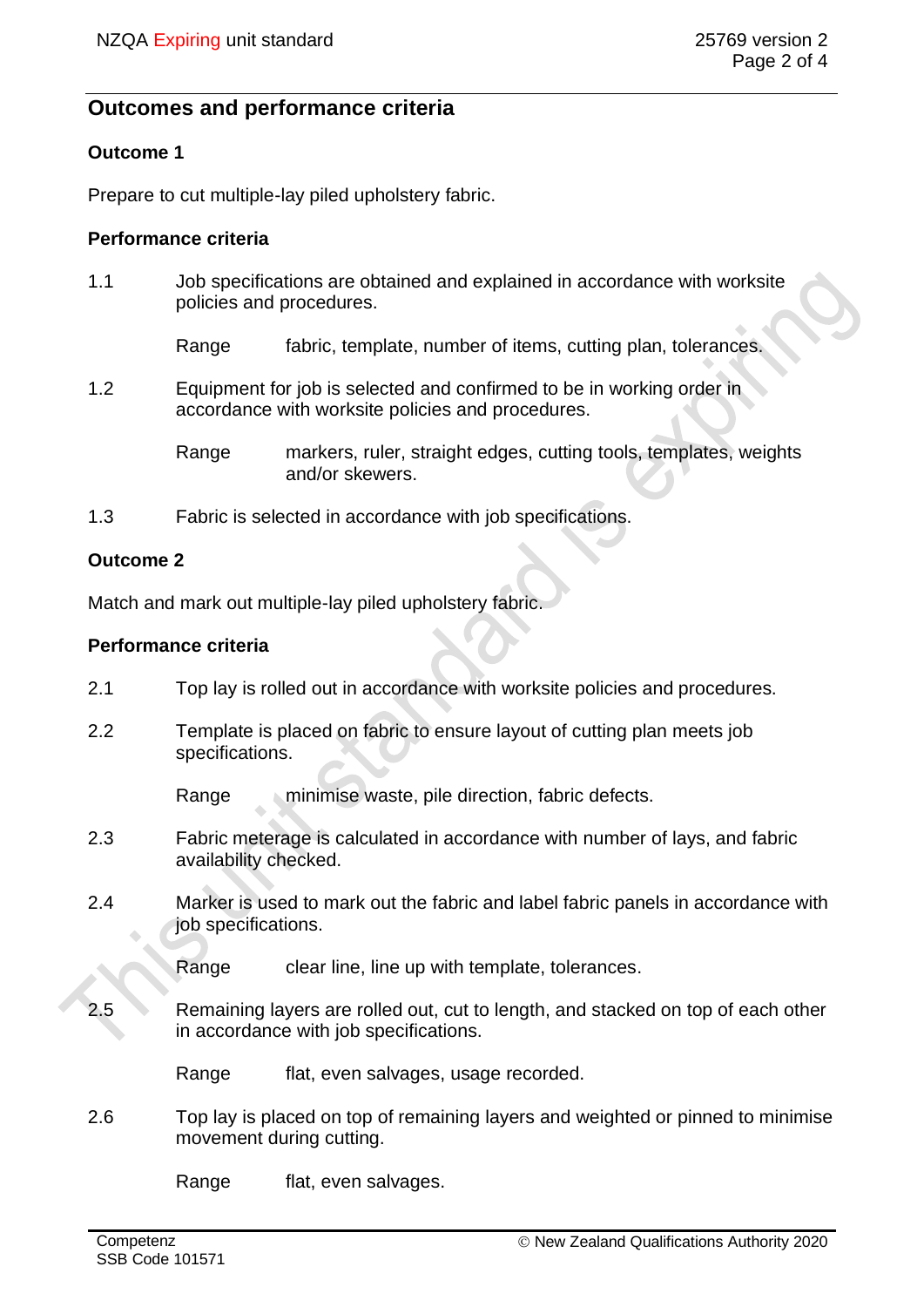2.7 Fabric usage is recorded while marking out fabric in accordance with worksite policies and procedures.

## **Outcome 3**

Cut multiple-lay piled upholstery fabric.

#### **Performance criteria**

- 3.1 The condition of the cutting tools and the procedure for replacing or sharpening a cutting knife are explained in accordance with worksite policies and procedures.
- 3.2 Cutting knife is sharpened before use in accordance with manufacturer's instructions and worksite policies and procedures.
- 3.3 Cutting tools are used to cut the fabric within specified tolerances in accordance with job specifications.
- 3.4 Use of cutting tools conforms to the Health and Safety in Employment Act and worksite policies and procedures.

Range test tags, guards, regular sharpening.

- 3.5 Cut fabric pieces are stacked ready for the sewer in accordance with worksite policies and procedures.
- 3.6 Unused fabric rolls are labelled in accordance with worksite policies and procedures.

Range metres left, job number or fabric type, colour, supplier.

- 3.7 Cutting tools are packed up and stored in accordance with manufacturer's instructions and worksite policies and procedures.
- 3.8 Work area is left clean, clear, and safe in accordance with worksite policies and procedures.

| <b>Replacement information</b> | This unit standard, unit standard 25578 and unit standard<br>25579 replaced unit standard 14350 and unit standard<br>14351. |
|--------------------------------|-----------------------------------------------------------------------------------------------------------------------------|
|                                |                                                                                                                             |

## **This unit standard is expiring. Assessment against the standard must take place by the last date for assessment set out below.**